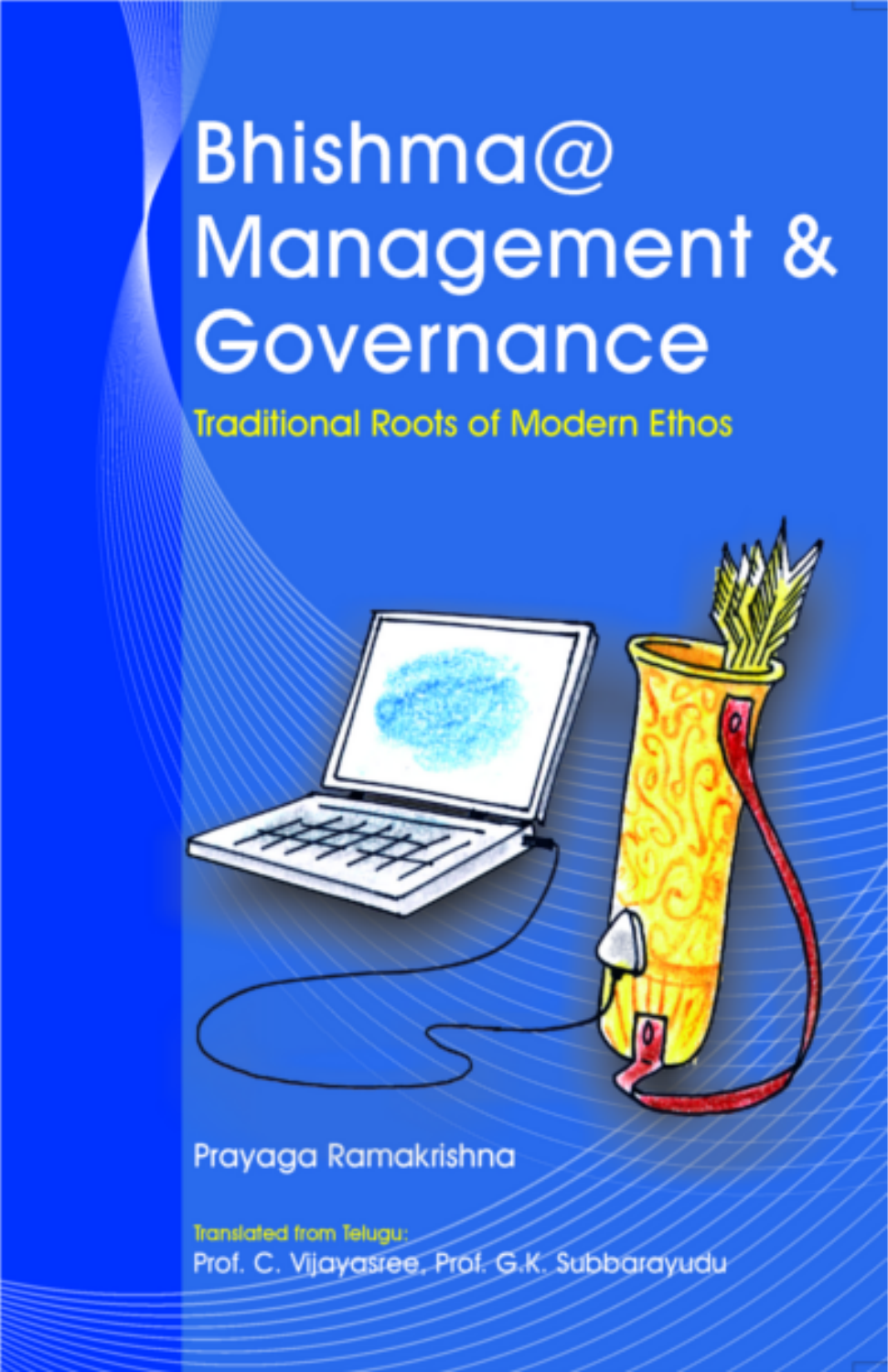#### Bhishma $@$ Management & Governance

**Traditional Roots of Modern Ethos** 

#### PRAYAGA RAMAKRISHNA

Translated from Telugu

· Prof C. Vijayasree · Prof G.K. Subbarayudu

Foreword

Dr. G.V.G Krishnamurthy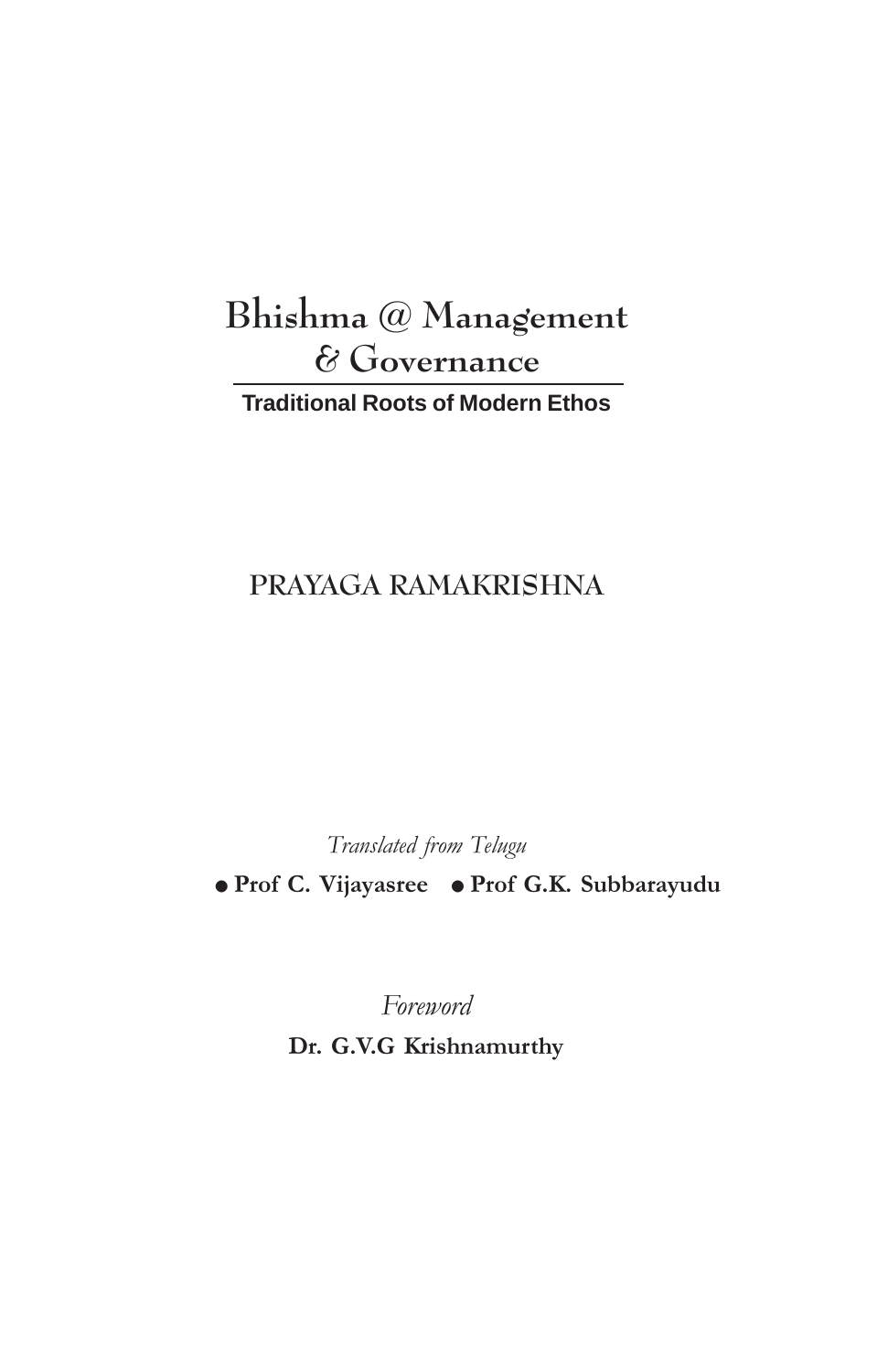#### **BHISHMA @ MANAGEMENT & GOVERNANCE**

Traditional Roots of Modern Ethos

#### PRAYAGA RAMAKRISHNA

Cover Design: Ravikanth

Illustrations: Chandra

Translated from Telugu: Prof. C. Vijayasree Prof. G.K. Subbarayudu

 $\textit{Foreword}\cdot$ Dr. G.V.G. Krishnamurthy, Former Election Commissioner of India

First Edition : May, 2007

© Prayaga Ramakrishna A/11, Amba Gardens, Mehdipatnam, Hyderabad-500 028 Phone: 040-23526555 Mobile: 9849990107 e-mail: ramakrishna\_prayaga@yahoo.com

Printed at: Sai Tirumala Printers, Chikkadpally, Hyderabad-20. Ph: 66100227

Price: Rs. 175/- Overseas \$6

Author's permission is must for reproducing translating/transcreating this work totally or partly either for print or sound or visual media.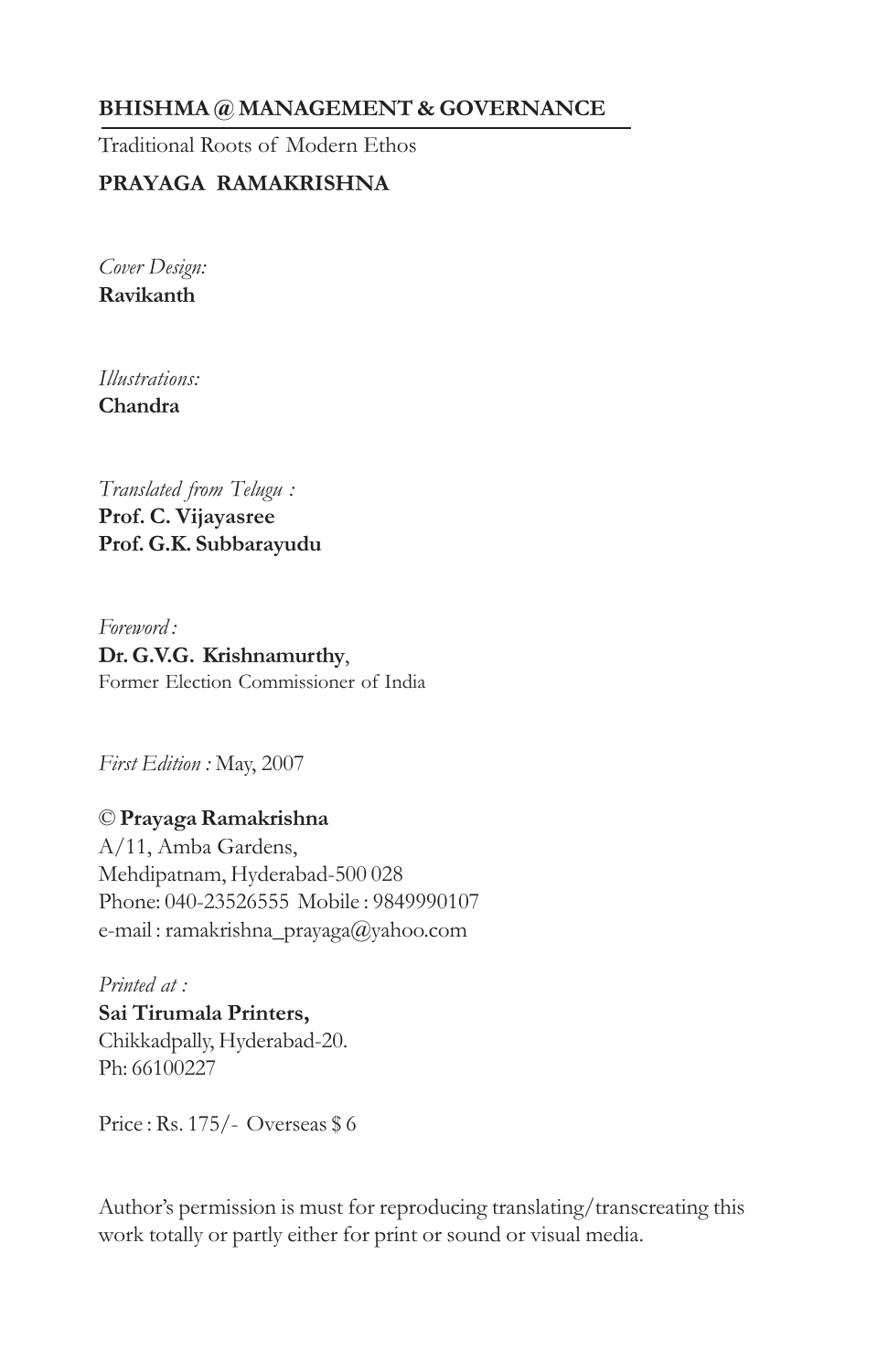### **Introduction**

Epic tradition in India is eternal; the stories of the Ramayana and the Mahabharata constitute the common knowledge of men and women of most Hindu homes. Many of them may not have read the originals. These stories survive through different forms of retelling ranging from oral transmission by family elders, street performances such as *harikatha* and *burrakatha* to television serials and cinema. In temples, to date, these stories are retold by the learned in a language accessible to all. As a result, these stories become a part of every day conversation and many try to comprehend the present through frameworks available to them from the epics. These epic stories have so much neutral space in them that they can be appropriated for many ends from politics to philosophy, feminism to familycounselling, marketing to moral education.

Bhishma @ Management & Governance draws on the resources of the Mahabaharata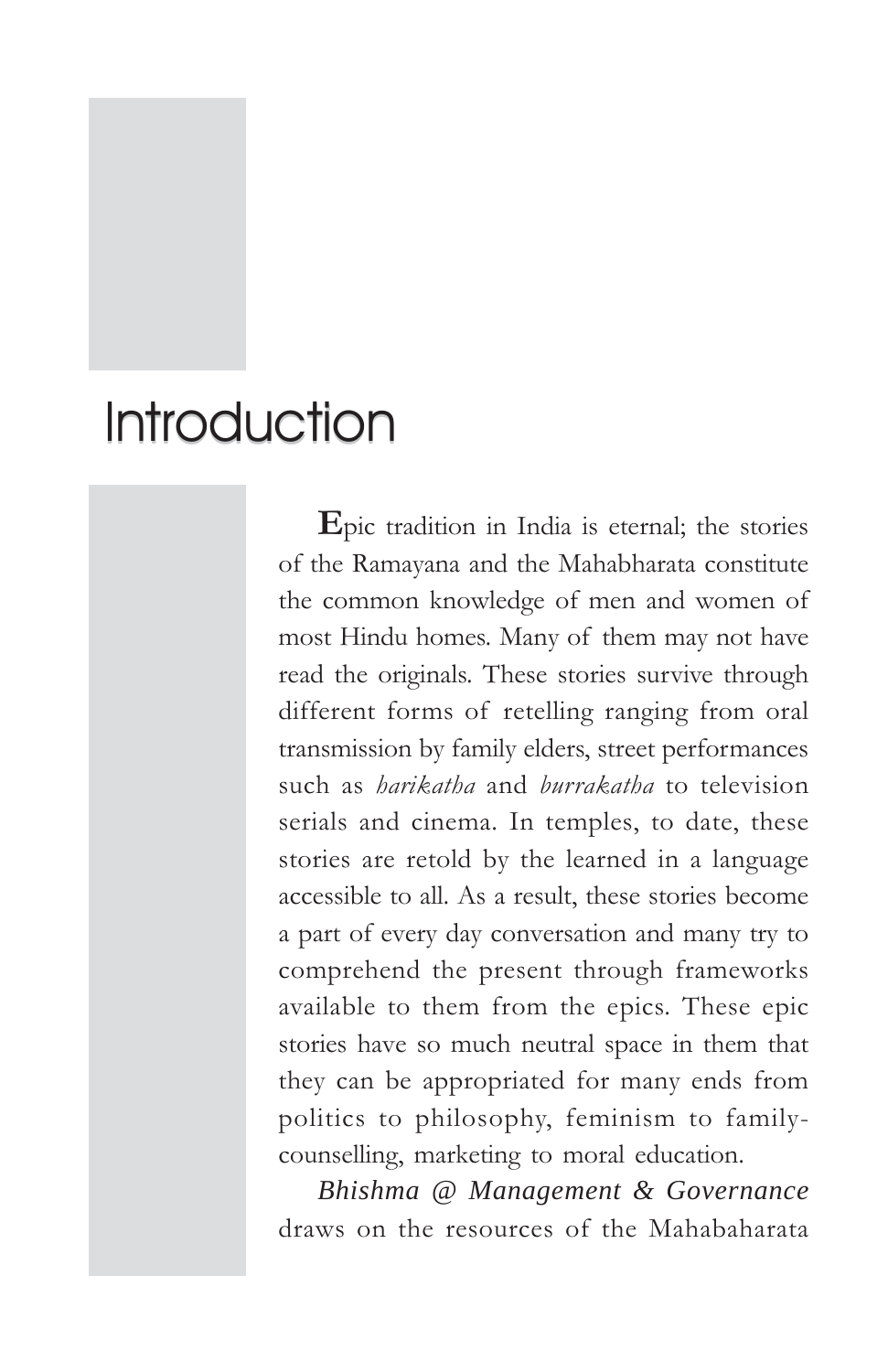stories to offer tips - practical and useful-for Corporate Governance. Bhishma, the wise old man of the Kuru clan, lies on a bed of arrows in the battlefield of Kurukshetra for fifty six days waiting for an auspicious hour to depart. Krishna, the stringpuller of the entire action of the Mahabharata, knows that Bhishma's wisdom and knowledge is too valuable to be lost with him. He, therefore, advises the Pandavas to inherit that treasure trove of conduct and governance from their grandfather. It is from this episode that Prayaga Ramakrishna culls stories that have practical relevance for the management scene today. In fact these stories function as effective case studies to drive home instructions for better governance and management. In an interesting blend of lessons from epic tales with insights from Management gurus, Prayaga offers useful modules on a number of topics including Time Management, Leadership Qualities, Motivation, Mind Control and Stress Management. The method employed once again proves the efficacy of using stories for edification and instruction

Bhishma @ Management and Governance originally written in Telugu won instant acclaim in press and found favour with readers across disciplines and professions. The present translation is done in order to make this interesting book on a topic of contemporary relevance available to pan-Indian readership. The original text is so rigorously organized that rendering it into English posed a few problems. However, we kept close to the original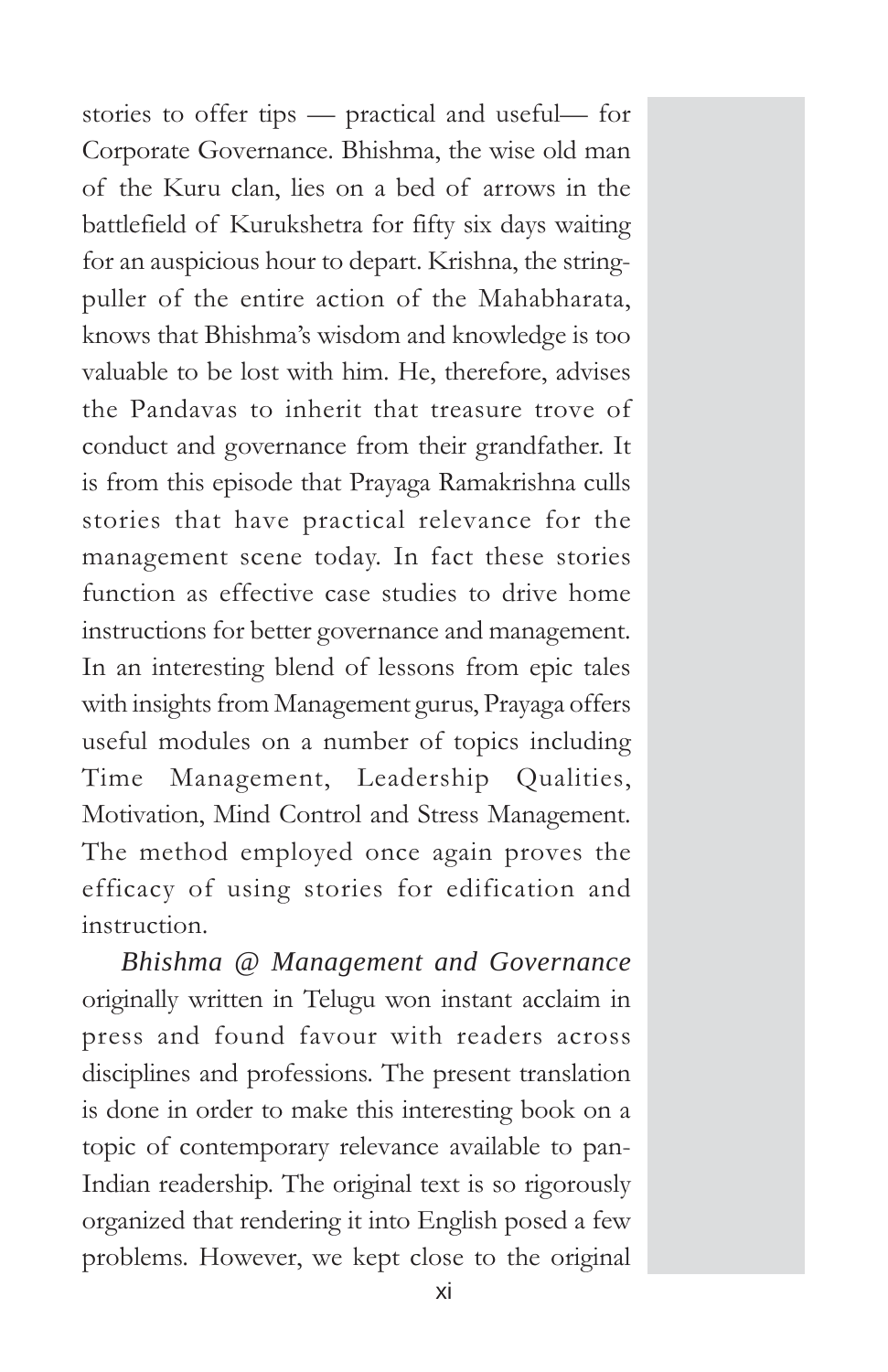and tried to retain its readability. Here is a book which talks about current corporate management concepts illustrating them with stories from the Mahabharata, taking the readers effortlessly from one realm to another. Prayaga Ramakrishna is not saying "we knew it all along." The attempt is only to remind ourselves of our traditions and practices, and to recontextualize them for contemporary scenarios. In our translation, we have tried to recreate this experience for pan-Indian readers. It is for readers to judge how far we - the author and the translators— have succeeded in doing so.

> C.Vijayasree G.K. Subbarayudu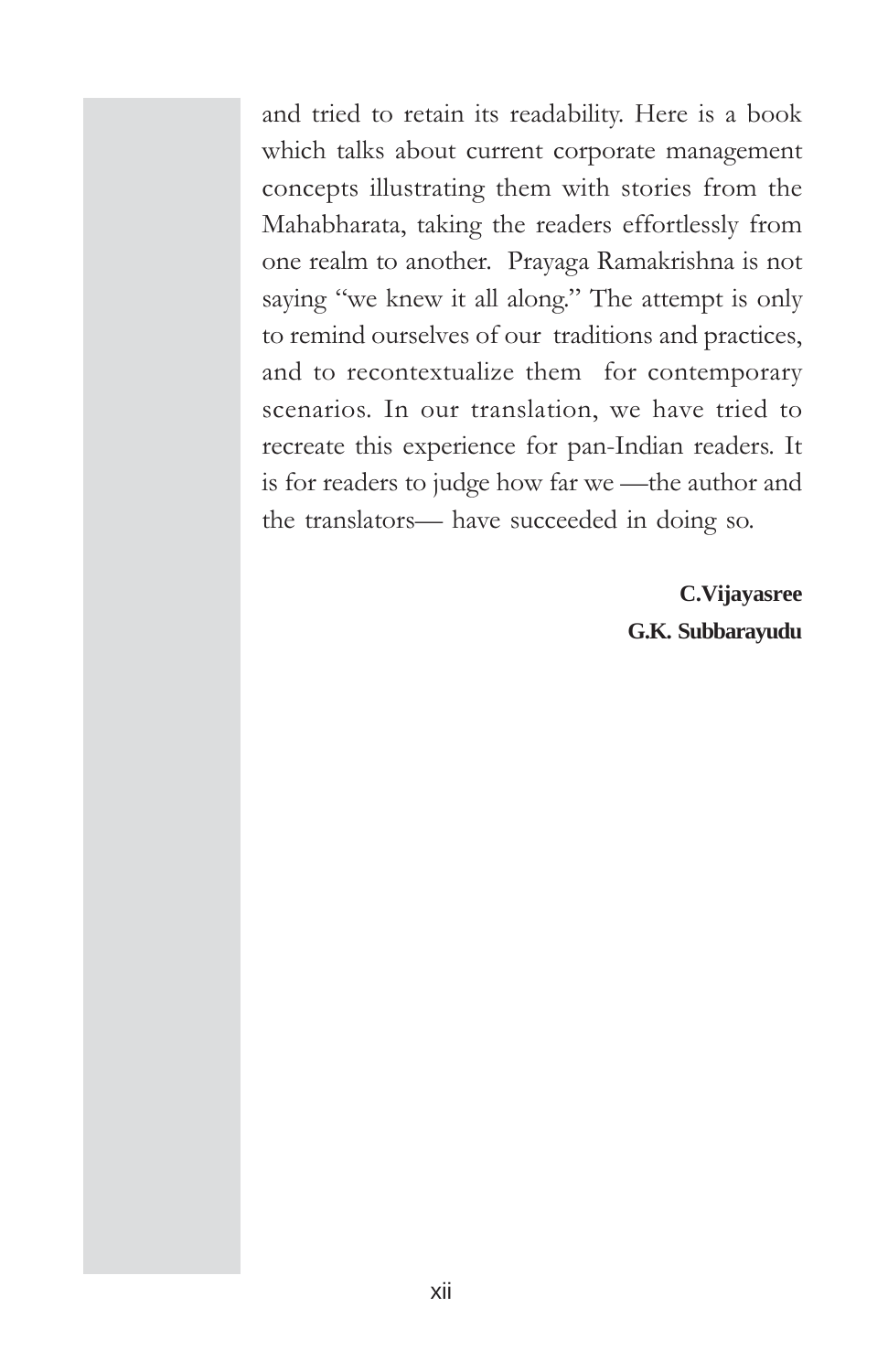#### Contents

| 1.  | The King's Way                            |           | 1              |
|-----|-------------------------------------------|-----------|----------------|
| 2.  | Rules for Ruler                           |           | $\overline{7}$ |
| 3.  | The Provider of the Unprovided            |           | 13             |
| 4.  | Ministers National Interests              | $\ddotsc$ | 19             |
| 5.  | We-Water- Wealth                          |           | 25             |
| 6.  | People's Participation                    |           | 31             |
| 7.  | Dole Budget- Poll Budget                  |           | 39             |
| 8.  | Leadership Qualities                      |           | 45             |
| 9.  | Officers and Lobbies                      |           | 51             |
| 10. | If Virtue is Lost, All is Lost            |           | 57             |
| 11. | The True Education                        |           | 63             |
| 12. | Human Capital                             |           | 69             |
| 13. | Time is the Essence                       |           | 73             |
| 14. | Time Management                           |           | 79             |
| 15. | For the Competent $- A$ Competitive World |           | 85             |
| 16. | For Big B-Staff Spell Success             |           | 91             |
| 17. | How to Motivate Employees                 |           | 97             |
| 18. | Right to Food                             |           | 103            |
| 19. | Give Foodgive foodgive food               |           | 109            |
| 20. | Hospitality                               |           | 115            |
| 21. | Spirituality Quotient                     |           | 121            |
| 22. | Sight - Insight                           |           | 126            |
| 23. | Money Earning is a Big Gamble             | $\ddotsc$ | 133            |
| 24. | Action is not Pretense                    |           | 139            |
| 25. | Public Service Campaign                   | $\ddotsc$ | 145            |
| 26. | Nesting Sparrows                          |           | 153            |
| 27. | Trust Not the Unworthy                    |           | 159            |
| 28. | Mind Control                              |           | 165            |
| 29. | Compassion for All Beings                 |           | 171            |
| 30. | Right to Information                      |           | 177            |
| 31. | Participate in Someone's Glory            |           | 183            |
| 32. | The Story of the Silk Cotton Tree         |           | 189            |
| 33. | <b>Stress Management</b>                  |           | 193            |
| 34. | Leaders must Inculcate Values             |           | 199            |
|     | Glossary                                  |           | 206            |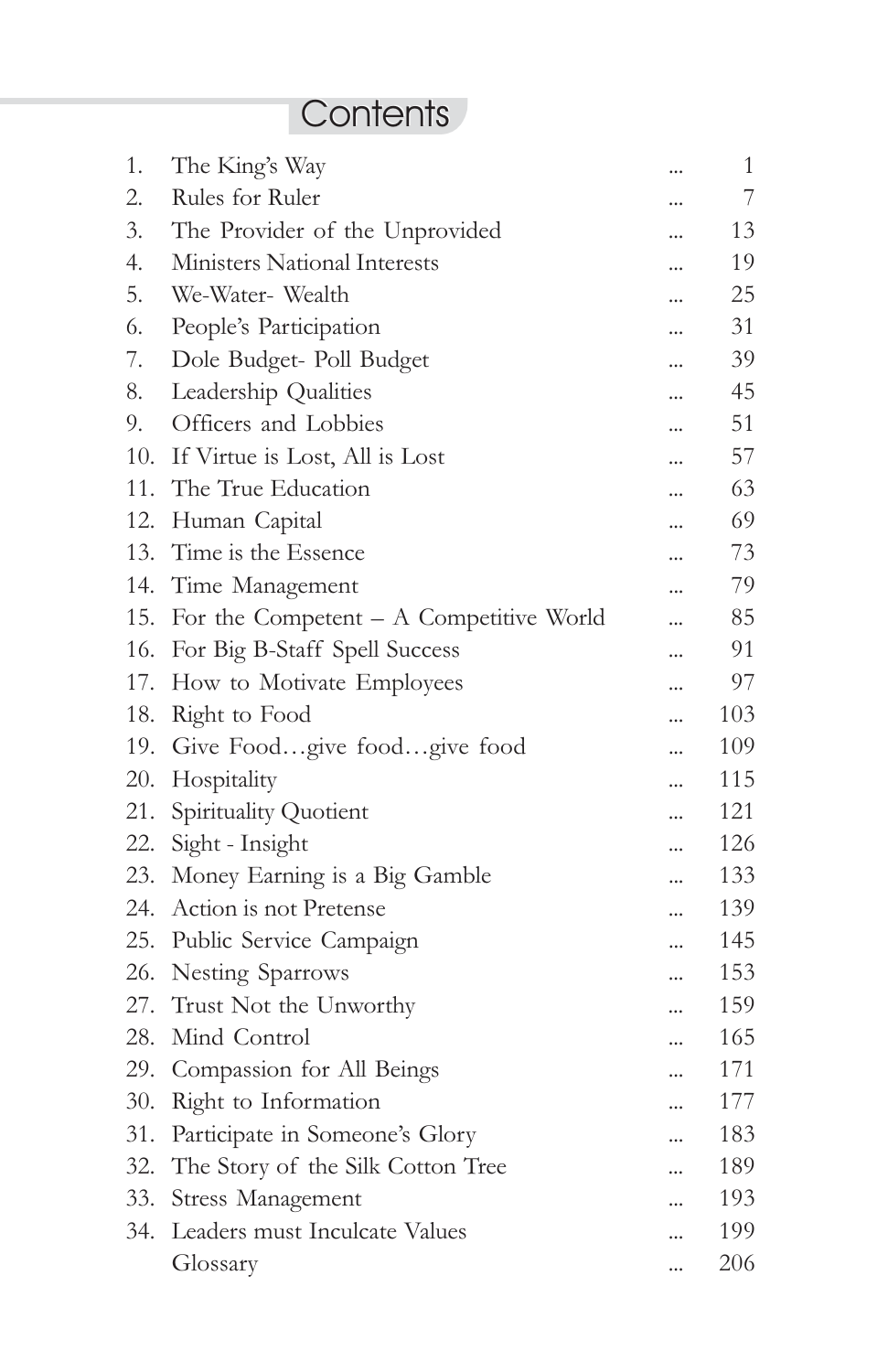# 1

## **The King's Way**

*The king should not rely on anyone too much. He shouldn't even doubt everyone. Not to trust anyone is equivalent to death. Trusting too much is untimely death.*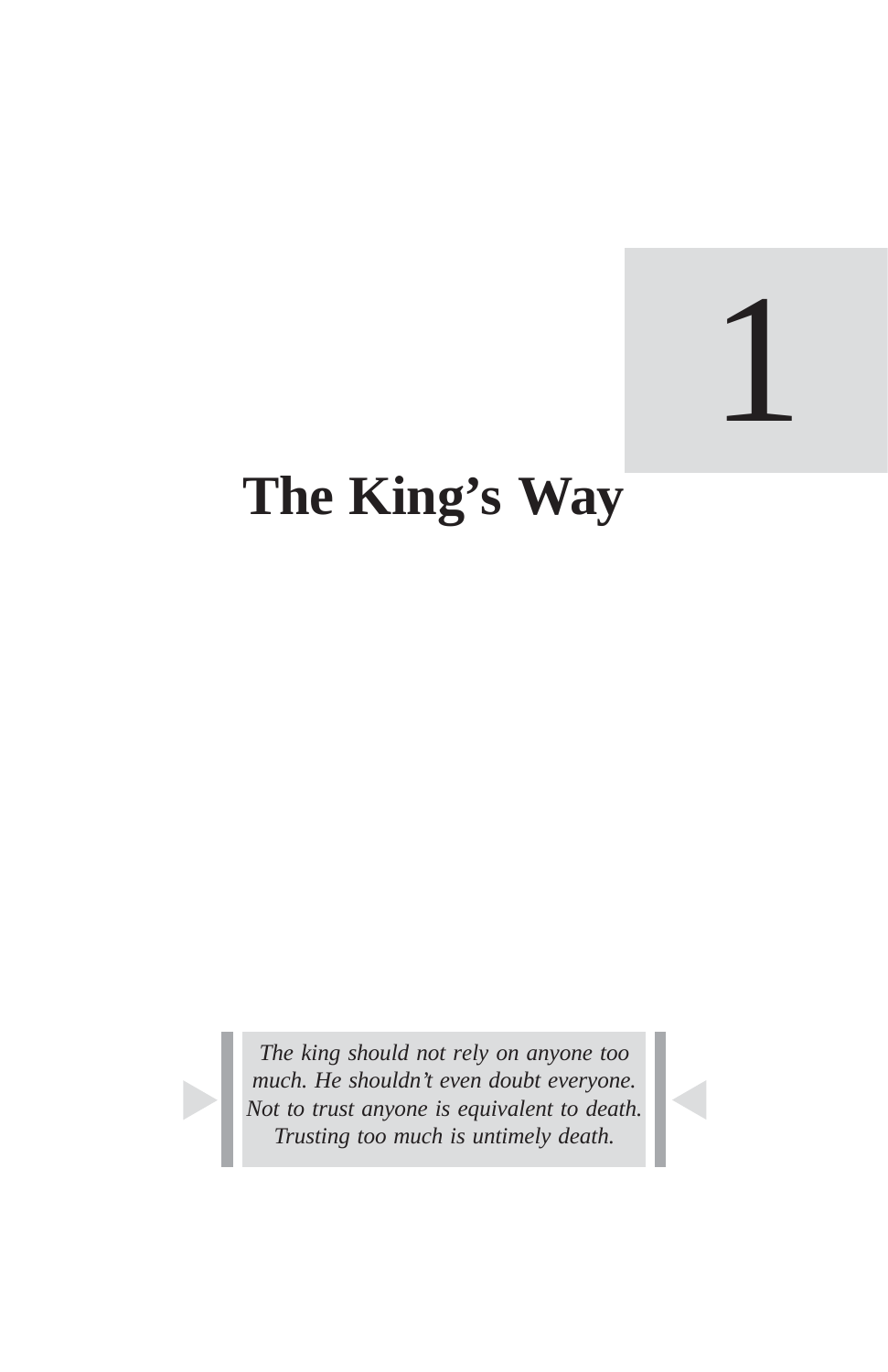When there are people, there will be rulers. You may call this ruler a king, queen, minister or CEO; that's up to you. The nomenclature may change, but certain norms that a ruler should observe remain the same. This much every one should know, must know. Those in power must be moral; must never transgress ethical norms; must keep trying incessantly for the realization of their goals. God helps those who strive. A ruler who has a good character and upholds peace shall prosper. The king, minister, state, fort, treasury, friends and army-these seven are called *prakritis* or organs. It's important to safeguard these. That can be done only when truth and righteous behaviour are ensured. Principles of governance are of primary importance. These must be observed with alertness. Of all fortresses the human fortress is the most formidable. The human fortress refers to people of four castes. A king should treat them all as equals. He must be considerate to all. At the same time, he should not be too complacent.



Bhishma @ Management & Governance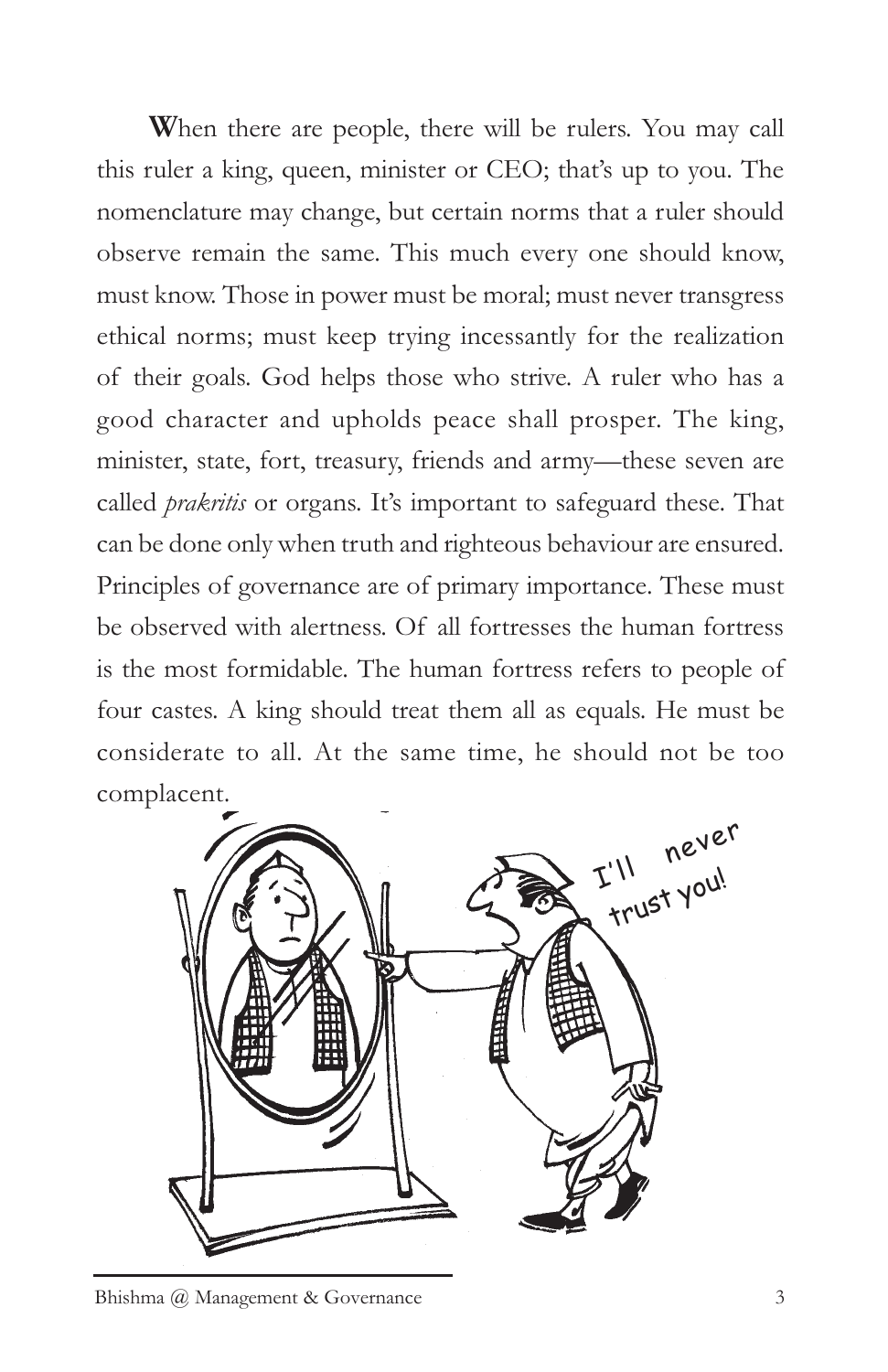If a ruler or master is too soft, his subjects take him for a ride like elephants do the mahouts sometimes. If the king is cruel, every one will curse him. Therefore, like the spring sun, a king should show tenderness as well as toughness. Of all the norms of kingly conduct, this is an important one. Before delivering a punitive sentence, the king should enquire after the facts carefully. He should not cause pain to his subjects by his willful behaviour. Just as an expectant mother eats food that is necessary for the child, a king should give priority to the welfare of his people, not to himself. People do not respect a king who is engrossed in fun and frolic and indulges in frivolous talk with his servants.

So a king should never lose his restraint. He should not entertain vain and arrogant persons. A king attains a higher spiritual state by providing good governance to his people. He should carefully balance the five aspects of kingly conduct: sandhi (peace), *vigraham* (enmity), *asanam* (waiting for the right occasion to attack the enemy), yanam (invading the enemy), dwaidibhavam (remaining indifferent) and samasrayam (seeking the help of the capable). He should acquire resources in the right way; should not trust taletellers. He must be vigilant to observe fraudulent people. In fact, he should not rely on anyone too much. At the same time he shouldn't doubt everyone. Not to trust anyone is equivalent to death. Trusting too much is untimely death. Wisdom lies in discretion.

A king should observe everyone with vigilance. One who does good is a friend. Under his auspices, all work yields good results. A king, however, should not be laid-back leaving the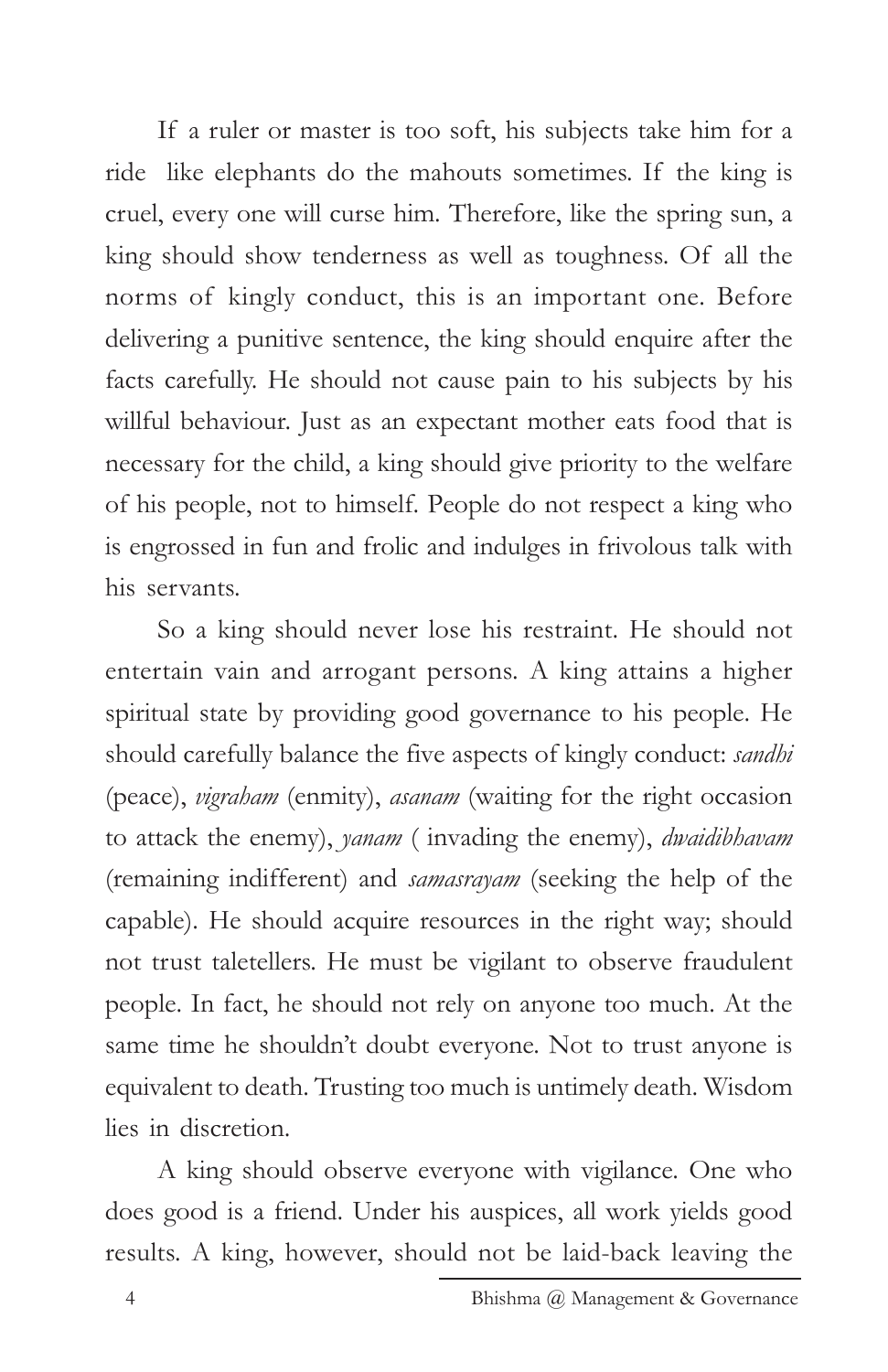entire responsibility to his friends. A king should carefully choose a friend who follows the path of righteousness without yielding to flattery, or fear of insults. Such a friend deserves to be given a lift. When a king musters strong support, his enemies fear him. Otherwise they belittle him; talk to him disrespectfully and even deceive him. So if a king wants to make his own position secure, he should muster a large group of supporters. Every king needs someone who can earn him money in a righteous manner. Such a person is generally vulnerable and it is the king's responsibility to provide protection to him. Bhishma narrated a story to illustrate this point.

Once upon a time there was a king called Kshemadarsi who ruled the kingdom of Kosala. One day while the king was presiding over his court, Sage Kalavrikshiya arrived and the king received him with due respect. The sage was seated on the lotus throne; the king washed the sage's feet in a gold plate and offered him clothes. The sage, contented with the hospitality, called the king to come closer to him and showed him a cage that he had brought with him. Looking at that cage the king and his courtiers were surprised. Instead of a parrot, there was an ugly black crow in that cage. The sage, however, displayed the crow fondly to every one and said admiringly: "This is no ordinary crow. It knows the past, present and future." Then the sage turned to the king and said, "You are showing a lackadaisical attitude in matters related to money-making. This crow will enlighten you about the dangers of such an attitude. It will also catch all those who are plotting against you and hand them over to you." The sage then gave the cage to the king and went away.

The next day when the sage returned to the royal palace, he found the king sitting there with a gloomy face. On seeing the sage the king said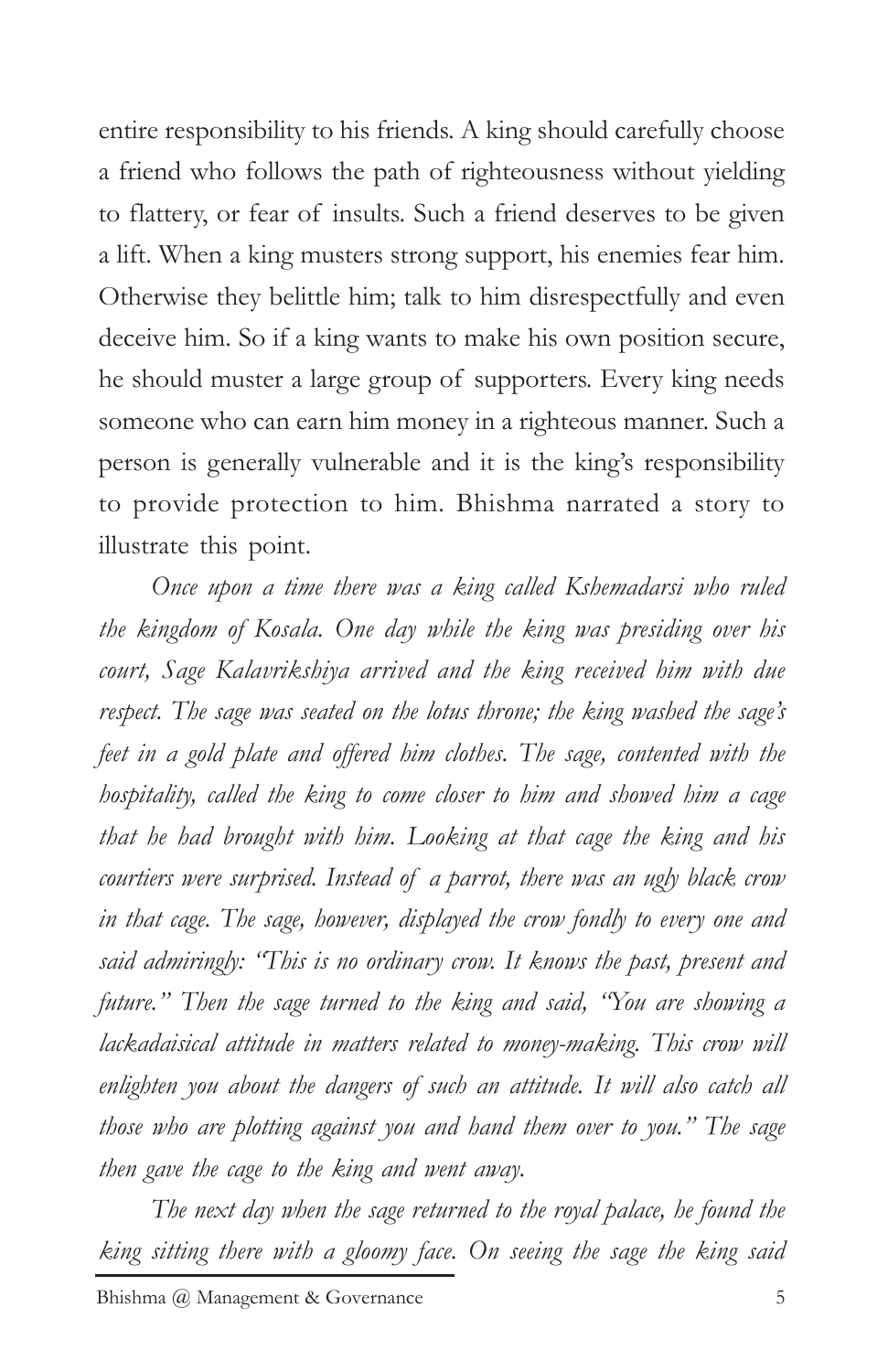sadly, "Swami! Last night someone killed the crow you had given." 'Maharaja! That means your officers were afraid that the crow might expose their misdeeds. Otherwise there is no need for any one to kill the crow. Your father and I were good friends. After your father's death, I did not feel like staying in this kingdom any longer, and so went to the forest to do penance. Out of my paternal love for you, I came here to inquire after your welfare. I toured your kingdom. Although you are virtuous, you and your people are in danger on account of your vicious officers. I used the crow as a pretext to tell you all this. Now that the crow is killed, obviously there is someone who is out to harm you. If you observe vigilantly, you might find out more things. Create differences among your officers and win each one over to your side. Then you can easily find out who the culprit is," advised Kalavrikshiya. Kshemadarsi followed his advice and subsequently appointed the sage as his Minister.